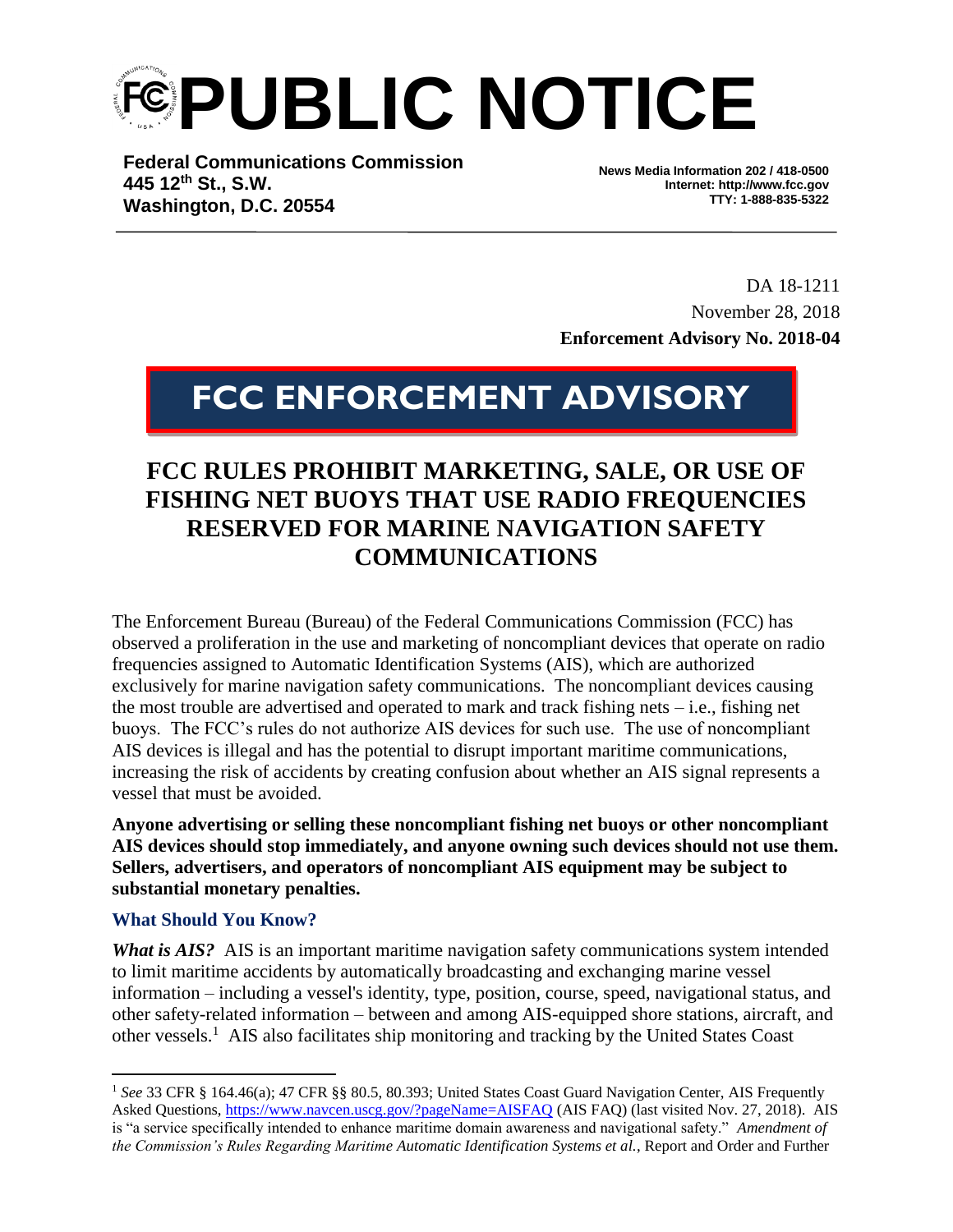Guard (Coast Guard) and other maritime authorities. The International Maritime Organization (IMO) and the Coast Guard require certain self-propelled cargo, passenger, and commercial vessels to carry AIS equipment.<sup>2</sup> FCC rules specify that AIS equipment may operate only over assigned frequencies 156.775 MHz, 156.825 MHz, 161.975 MHz, or 162.025 MHz (AIS frequencies). $3$ 

AIS equipment must be certified. Equipment that uses AIS frequencies must be properly certified to ensure compliance with the FCC's technical rules.<sup>4</sup> This certification requirement ensures that equipment that intentionally emits radio waves complies with technical requirements to avoid interference with federal government operations, private licensed operations, and other authorized equipment.<sup>5</sup> AIS equipment that does not comply with the technical requirements cannot be certified and thus cannot be advertised, sold, or used.<sup>6</sup> Certified equipment is labeled with an FCC Identifier.<sup>7</sup>

The only devices currently authorized under the FCC's rules to use AIS frequencies are Class A and B shipborne equipment, AIS Search and Rescue Transmitters, and Maritime Survivor Locating Devices.<sup>8</sup> The FCC, with the concurrence of the Coast Guard, certifies these four types of AIS devices for compliance with applicable FCC, Coast Guard, and international

<sup>3</sup> 47 CFR §§ 80.5, 80.393.

 $\overline{a}$ 

<sup>4</sup> 47 CFR § 80.203 (requiring certification under the procedures in Part 2 for Part 80 maritime devices, including AIS devices); *see also id*. § 2.907 (general provision regarding certification). The general equipment authorization rules apply to the manufacture, import, sale, offer for sale, shipment, or use of devices capable of emitting radio frequency energy. *See* 47 U.S.C. § 302a(b); 47 CFR §§ 2.803, 2.805. These rules apply to all radio frequency equipment advertised or sold to, or used by, non-Federal U.S. persons or entities regardless of the equipment's origin, including equipment manufactured overseas and imported for subsequent sale to non-Federal U.S. customers or shipped directly from overseas to non-federal U.S. customers. These rules do not apply to equipment used by Federal Government agencies. *See* 47 U.S.C. § 302a(c), 47 CFR § 2.807(d).

<sup>5</sup> 47 CFR §§ 2.907, 80.203.

<sup>6</sup> 47 CFR §§ 2.803(b)(1), 2.805(a). Advertising and selling are two aspects of "marketing" under the Commission's rules. Specifically, marketing "includes [the] sale or lease, or offering for sale or lease, including advertising for sale or lease, or importation, shipment, or distribution for the purpose of selling or leasing or offering for sale or lease." 47 CFR § 2.803(a).

<sup>7</sup> 47 CFR §§ 2.925-2.926 (requiring an FCC Identifier for certified equipment). The label may be located on the surface of the product, within a user-accessible non-detachable compartment (such as the battery compartment), on the packaging of the device, and/or within electronic menus if the device has an electronic display.

<sup>8</sup> *See* 47 CFR §§ 80.231-80.233, 80.275, 95.2989. In addition, the Commission has granted waivers authorizing the use of AIS position locating with Emergency Position Indicating Radio Beacons, which transmit distress signals on international satellite frequencies. *See Amendment of the Commission's Rules Regarding Maritime Radio Equipment and Related Matters*, Report and Order, 31 FCC Rcd 10300, 10303, para. 5 & n.16 (2016) (citing *McMurdo Group*, Order, 30 FCC Rcd 10634 (WTB 2015)).

Notice of Proposed Rule Making and Fourth Memorandum Opinion and Order, 21 FCC Rcd 8892, 8905, para. 18 (2006).

<sup>2</sup> *See* 33 CFR § 164.46(b)-(c). Generally, such vessels must install and operate Class A AIS shipborne equipment to satisfy this requirement; vessels not required to carry AIS equipment may use less expensive and robust Class B devices. *See Amendment of the Commission's Rules Regarding Maritime Automatic Identification Systems,* 23 FCC Rcd 13711, 13728, para. 27 (2008).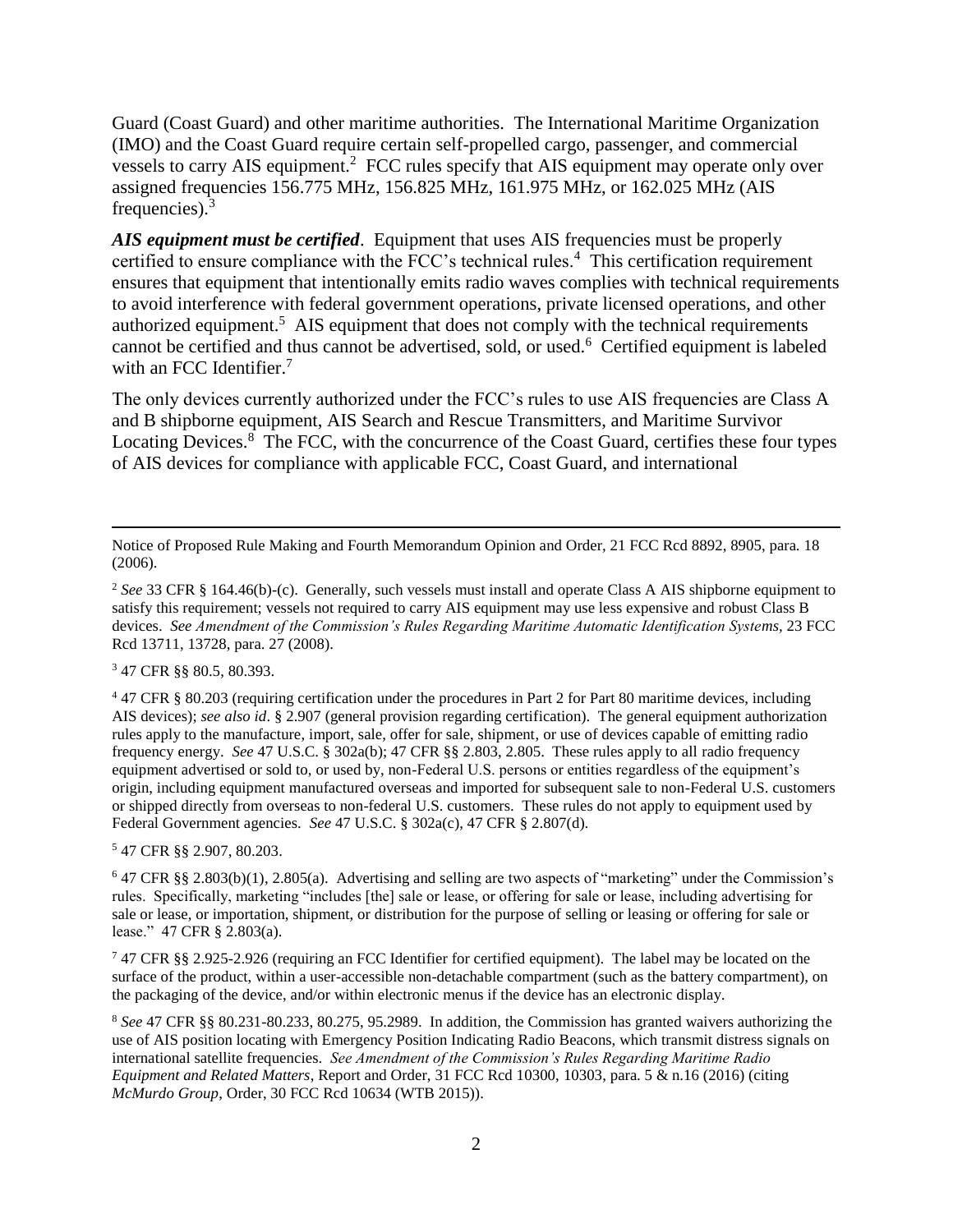requirements. Any other type of device that uses the AIS frequencies is likely not certified.<sup>9</sup> Any purported AIS device not certified in conformance with applicable requirements is noncompliant and could adversely impact maritime safety or harm authorized AIS devices.

Devices that operate in the AIS frequencies and are advertised to mark and track commercial and recreational fishing nets and other equipment are not certified and should not be used.<sup>10</sup> Such devices, which are often advertised as "AIS Fishing Net Buoys," can transmit a vessel identification signal without essential navigational safety information. This can have a serious detrimental effect on maritime safety, hampering the situational awareness of maritime operators and endangering ships relying on AIS to avoid collisions and allisions at sea.

#### **What Should You Do?**

Manufacturers, retailers, and importers of AIS equipment and other marine equipment should familiarize themselves with the FCC rules governing equipment authorization and ensure that they comply with them. If you discover you are advertising or selling AIS equipment that is not certified, you must stop doing so immediately.

Operators and users of purported AIS equipment should ensure that it is properly labeled as FCC-compliant when buying the equipment.<sup>11</sup> Certified AIS equipment will not be advertised to mark or track fishing net buoys or for other non-safety marine applications. If you have any doubt about the compliance of a device, you are advised to purchase another device.

Compliant maritime equipment intended for tracking fishing nets is authorized to operate in the 1900-2000 kHz band, not the AIS frequencies.<sup>12</sup> These devices will not be advertised as AIS equipment.

## **What Happens If Manufacturers, Retailers, Importers, or Operators Do Not Comply with the FCC's Rules?**

Violators of the Commission's marketing and operating rules may be subject to the penalties authorized by the Communications Act, including, but not limited to, substantial monetary fines (up to \$19,639 per day for marketing violations and up to \$147,290 for an ongoing violation).<sup>13</sup>

#### **Need more information?**

For additional information regarding equipment marketing rules, please visit the FCC website at [https://www.fcc.gov/engineering-technology/laboratory-division/general/equipment](https://www.fcc.gov/engineering-technology/laboratory-division/general/equipment-authorization)[authorization.](https://www.fcc.gov/engineering-technology/laboratory-division/general/equipment-authorization) Media inquiries should be directed to Will Wiquist at (202) 418-0509 or will.wiquist@fcc.gov.

 $\overline{a}$ 

<sup>&</sup>lt;sup>9</sup> For example, a device that uses AIS frequencies but does not transmit vessel information because it is not attached to a vessel would not be compliant, as it does not meet the definition of AIS. 47 CFR § 80.5.

<sup>&</sup>lt;sup>10</sup> Generally, devices should not be operated prior to obtaining an authorization. *See* 47 CFR § 2.805(a). Even a properly certified AIS device should not be used for fishing net buoys because the intended purpose of AIS is vessel safety or personal rescue. *See supra* note 1.

 $11$  As noted above, compliant devices will have an FCC Identifier that can be checked in the FCC database to ensure the device is properly certified. Federal Communications Commission, *FCC ID Search*, [https://www.fcc.gov/oet/ea/fccid.](https://www.fcc.gov/oet/ea/fccid)

<sup>12</sup> *See* 47 CFR § 80.376.

<sup>13</sup> *See* 47 U.S.C. § 503(b)(2)(D); 47 CFR §§ 1.80(b)(7), (b)(9) (reflecting adjustments for inflation).